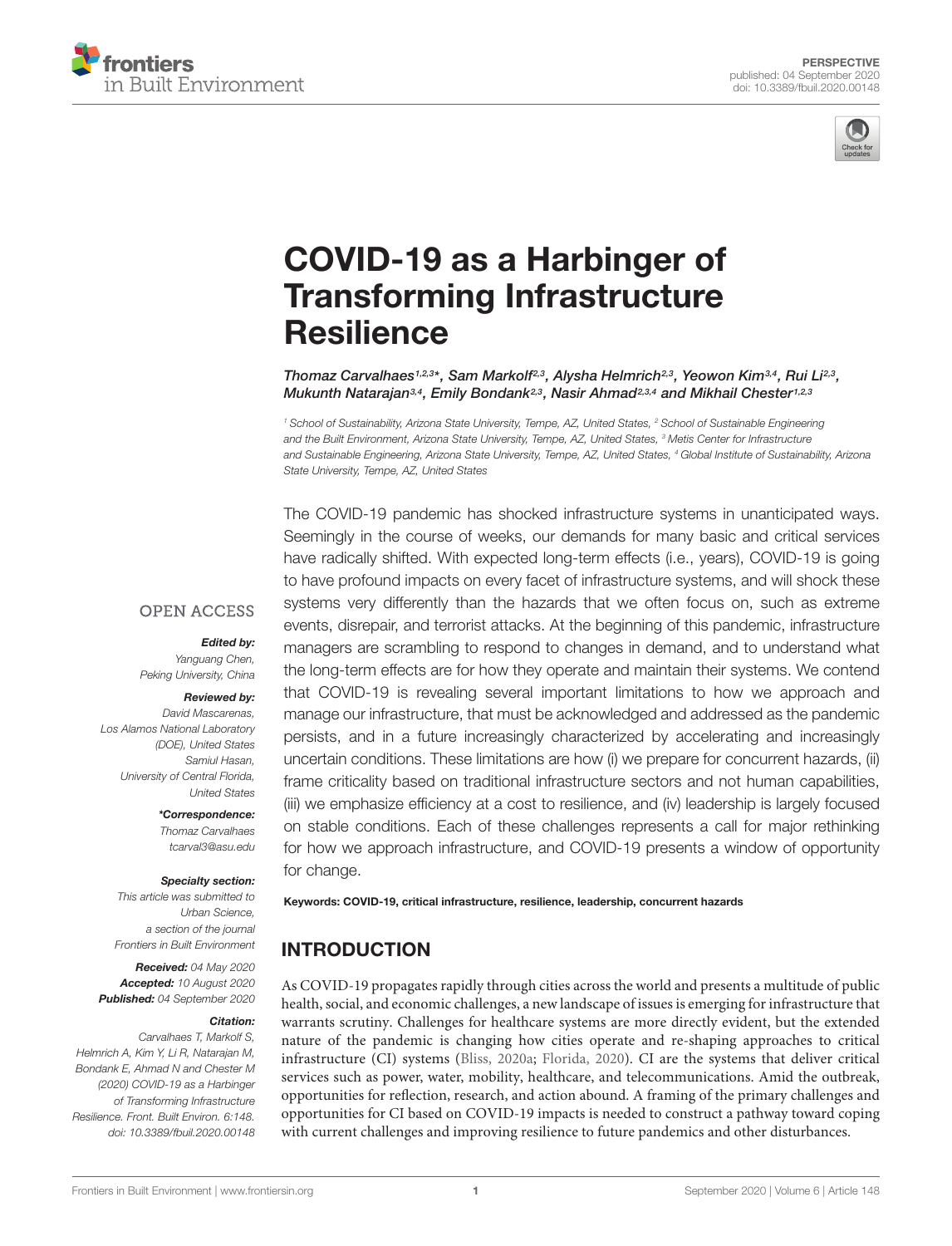Infrastructure systems – here framed as consisting of physical assets, governance and institutions, and education – have an important role in shaping human activity and supporting public needs during pandemics. Given CI's role in absorbing impacts, maintaining essential services, and facilitating societal adaptation in the face of unforeseen events like COVID-19, how we frame infrastructure resilience is essential. Conditions in the coming decades will be unlike the past [\(Steffen et al.,](#page-7-0) [2015\)](#page-7-0), and a clear framing of major infrastructure challenges during COVID-19 can help illuminate the research and capacities for resilience in a dynamic and changing world.

Unlike other hazards for which infrastructure managers are more accustomed to planning, pandemics differ significantly mainly in terms of spatio-temporal scale and interdependencies between infrastructure sectors. As opposed to more regionally isolated hazards, modern pandemics can become global-scale phenomena that occur as successive waves unique to different viruses, making them difficult to predict where, how, and to what scale impacts will propagate [\(Cohen,](#page-5-1) [2009;](#page-5-1) [Woods et al.,](#page-7-1) [2020\)](#page-7-1). While there are no direct physical threats to infrastructure, pandemics induce devastating impacts to their sustainment, previously framed as impacts to critical infrastructure workforce [\(Ryan,](#page-7-2) [2008;](#page-7-2) [Hessel,](#page-6-1) [2009;](#page-6-1) [Dietz and Black,](#page-5-2) [2012\)](#page-5-2). Infrastructure planning must consider sustaining monitoring and response mechanisms for months to years amid economic disruption and workforce challenges (i.e., infected laborers and social distancing), conditions not adequately addressed in national response plans [\(Dietz and Black,](#page-5-2) [2012\)](#page-5-2). Measures to "flatten the curve" for the number of cases can increase the capacity for systems to absorb impacts in terms of systems functionality curves (i.e., resilience curves), which differ between sectors (e.g., communications, healthcare, power, and water) [\(Jovanovic et al.,](#page-6-2) [2020\)](#page-6-2). While studies have long highlighted alarming gaps in preparedness [\(Osterholm,](#page-6-3) [2005;](#page-6-3) [Adalja et al.,](#page-5-3) [2012\)](#page-5-3), hospitals also depend on CI, as for example, all modern medicine depends on electrical systems in some way [\(Osterholm and Kelley,](#page-6-4) [2009\)](#page-6-4). Yet, planning often doesn't consider such complexities, interdependencies, and second and third order effects (e.g., supply chains for PPE) [\(Itzwerth et al.,](#page-6-5) [2006;](#page-6-5) [Huff et al.,](#page-6-6) [2015\)](#page-6-6). CI is not only vulnerable, but responsible for on-going support and adaptation [\(Hendrickson and Rilett,](#page-6-7) [2020\)](#page-6-7).

While devastating pandemics like the Spanish Flu (1918) have happened in the past, infrastructure for pandemics in the Anthropocene are not well understood [\(Williams,](#page-7-3) [2007;](#page-7-3) [Ryan,](#page-7-2) [2008;](#page-7-2) [Cohen,](#page-5-1) [2009\)](#page-5-1). COVID-19 is an emerging risk (i.e., previously not widely considered), which poses the greatest challenges to resilience because knowledge and information is vague or missing, maturity of risk management is low, and regulatory frameworks are missing or inconsistent [\(Jovanovic](#page-6-2) [et al.,](#page-6-2) [2020\)](#page-6-2). Moreover, these challenges can be exacerbated and accelerated by the changing relationship between people and their environments in increasingly complex social (e.g., norms, urbanization, international travel and trade), ecological (e.g., climate change), political (e.g., public health breakdowns, landuse policy), and built environment systems [\(Bogich et al.,](#page-5-4) [2012;](#page-5-4) [Bedford et al.,](#page-5-5) [2019\)](#page-5-5). Ultimately, the coupled evolution of human, built, and ecological systems presents new levels of complexity, rapidity, and scales for hazards such as pandemics and their impacts [\(Chester et al.,](#page-5-6) [2020\)](#page-5-6).

COVID-19 has revealed four major themes that warrant examination: (1) Planning for concurrent hazards, (2) Flexibility in how we assess the criticality of infrastructure, (3) Managing trade-offs between efficiency and resilience, and (4) Expanding institutional resilience to include leadership for both stable and unstable conditions. These competencies are in line with broader challenges for infrastructure in the Anthropocene [\(Chester and](#page-5-7) [Allenby,](#page-5-7) [2019a\)](#page-5-7). We discuss these four themes with the goal of identifying future research pathways and areas for more comprehensive treatment toward guiding resilient infrastructure design and policies for a future characterized by accelerating, increasingly uncertain, and increasingly complex conditions.

## THEME 1: PLANNING FOR CONCURRENT HAZARDS

We are entering an era of concurrent crises where global connectivity enables the propagation of shocks through interdependent critical infrastructure systems [\(Biggs et al.,](#page-5-8) [2011\)](#page-5-8). In Puerto Rico, the pandemic coincides with long-term recovery efforts related to Hurricane Maria, frequent and intense earthquakes due to a newly discovered fault line and an on-going drought [\(Rosa and Robles,](#page-6-8) [2020;](#page-6-8) [USGS,](#page-7-4) [2020\)](#page-7-4). Unlike past disasters, widespread unemployment and limitations for social aggregation caused by the pandemic are undercutting otherwise present capacities for disaster resilience (e.g., income, health insurance, shelters) [\(Rosa and Robles,](#page-6-8) [2020\)](#page-6-8). Amid Cyclone Amphan in India and Bangladesh, floods impacted health centers and other CI, while compliance to evacuation protocols was challenged by public fear of COVID-19 [\(Begum et al.,](#page-5-9) [2020;](#page-5-9) [Ellis-Petersen and Ratcliffe,](#page-6-9) [2020;](#page-6-9) [Gettleman et al.,](#page-6-10) [2020\)](#page-6-10).

As COVID-19 extends for several months or years, the pandemic will increasingly overlap with other hazards. Entering the summer season, many cities must manage infrastructure under COVID-19 along with other events that threaten public safety including extreme heat [\(Anderson et al.,](#page-5-10) [2018;](#page-5-10) [Calma,](#page-5-11) [2020\)](#page-5-11), wildfires [\(U.S. Department of the Interior,](#page-5-12) [2020\)](#page-5-12), floods [\(Einhorn,](#page-6-11) [2020;](#page-6-11) [Zhong,](#page-7-5) [2020\)](#page-7-5), hail [\(Cappucci,](#page-5-13) [2020\)](#page-5-13), and hurricanes [\(Vann,](#page-7-6) [2020\)](#page-7-6). Infrastructure in disrepair will fail, and cyberattacks are likely to increase [\(Chester and Allenby,](#page-5-14) [2020\)](#page-5-14). Traditional infrastructure responses and operations to extreme events are complicated by the scale and scope of a global pandemic, and recovery efforts are challenged by the shortage of resources and difficulties in safely operating rescue protocols.

Unlike most hazards which are local in nature, COVID-19 is global and presents an opportunity for developing knowledge systems to prepare our critical systems under shared goals [\(Sarewitz,](#page-7-7) [2020\)](#page-7-7). Emergency response often assumes that non-affected regions are capable of supporting recovery efforts through the supply chain of goods, backup labor, and mobilization of infrastructure services. However, cooperative recovery efforts have been challenged due to the global scale, urgency, and uncertainty of the pandemic [\(Ryan,](#page-7-2) [2008;](#page-7-2) [Mogul](#page-6-12) [and Hurt,](#page-6-12) [2020;](#page-6-12) [Villarreal,](#page-7-8) [2020\)](#page-7-8). For example, the United States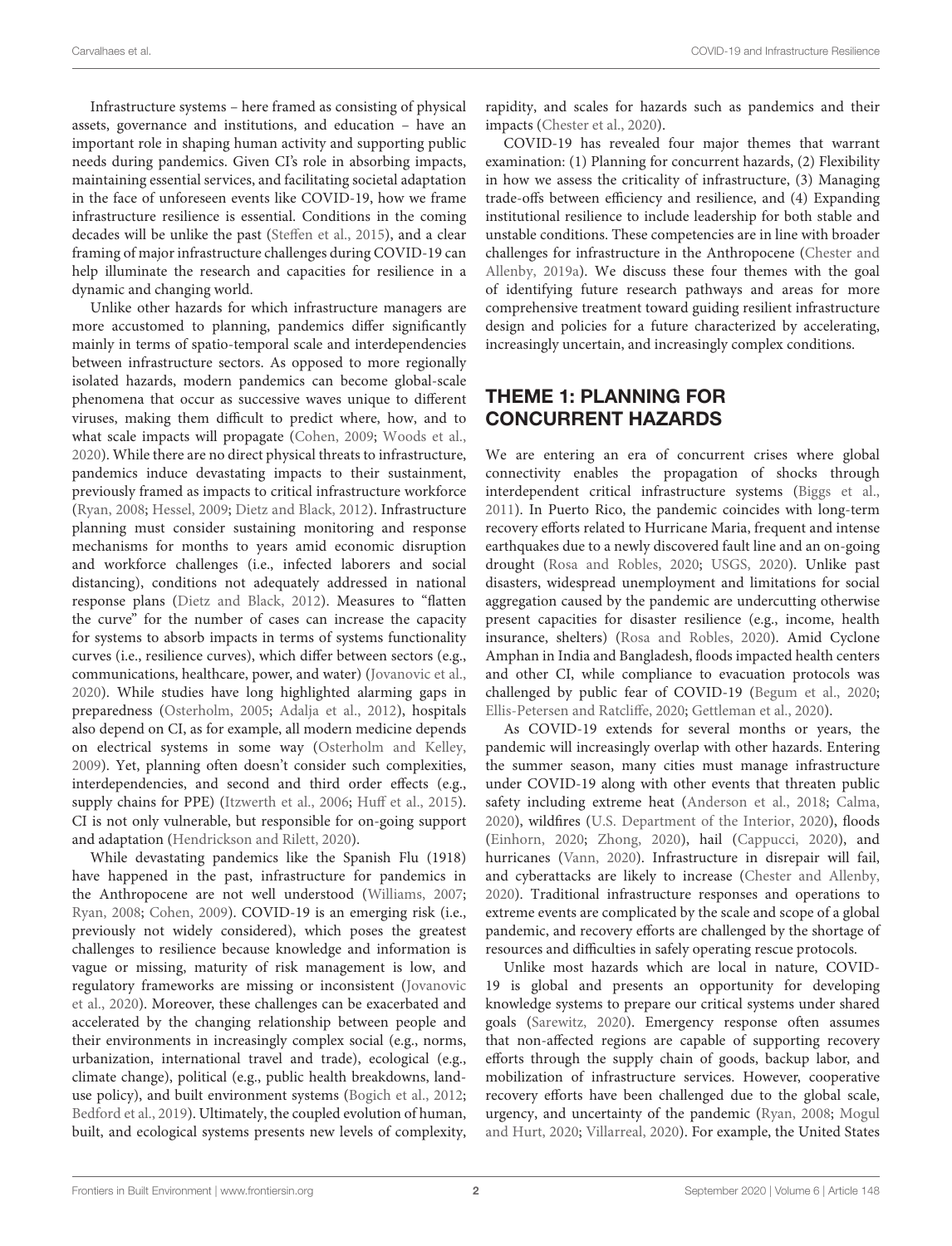wildfire season is usually combated by local, regional, and international firefighting crews. Due to travel restrictions, local crews are extinguishing all fires regardless of severity, a technique abandoned to allow controlled ecosystem disturbances, and conducting virtual fire risk assessments [\(Gibbens,](#page-6-13) [2020;](#page-6-13) [McDowell,](#page-6-14) [2020\)](#page-6-14).

Cities will need to develop creative ways to provide public infrastructure and community services while tackling hazards. Since the outbreak, innovative responses highlighted the importance of infrastructure resilience. Cooling centers, congregational spaces for vulnerable populations to escape extreme heat, were initially closed to enforce social distancing. As extreme heat events unfolded, cities began leveraging multifunctionality by placing vulnerable populations in hotel rooms, re-opening conventional cooling centers (e.g., libraries, parks, splash pads), and adapting additional venues (e.g., sporting facilities, stationary buses) [\(Chilukuri,](#page-5-15) [2020;](#page-5-15) [Cooling Centers-](#page-5-16)[Map,](#page-5-16) [2020;](#page-5-16) [Flavelle,](#page-6-15) [2020\)](#page-6-15). Functionally redundant systems are also being implemented such as utility financial assistance, utility shut-down restrictions, and providing air conditioning units [\(CDC,](#page-5-17) [2020a;](#page-5-17) [NYC,](#page-6-16) [2020\)](#page-6-16). Creatively leveraging capacities that enable infrastructure flexibility can aid in shifting infrastructure functions and extending operability in the face of unprecedented hazards [\(Gilrein et al.,](#page-6-17) [2019\)](#page-6-17).

Among these capacities is a culture of learning from past failure and success. After Hurricane Maria, when clinicians in Puerto Rico dealt with treatment interruptions, transportation limitations, and scarce equipment and medicine, practical emergency measures were developed that paid off in maintaining functions while containing the spread of COVID-19 among vulnerable cancer patients [\(Gay et al.,](#page-6-18) [2019;](#page-6-18) [Rivera et al.,](#page-6-19) [2020\)](#page-6-19). In facing competing resource-scarcity and disasters, infrastructure agencies pursuing resilience may benefit from adopting multihazards approaches [\(Ryan,](#page-7-2) [2008\)](#page-7-2), where investments for agility to unforeseen scales, types, and combinations of disasters are emphasized over hazard-specific robustness.

# THEME 2: CHANGING NATURE OF **CRITICALITY**

COVID-19 challenges our industry and defense-based framing around criticality of engineered systems (e.g., energy, healthcare, information and communication systems), in favor of one that considers human capabilities. The Department of Homeland Security (DHS), for example, defines CI as, "systems and assets that are so vital to the United States that their incapacity or destruction would have a debilitating impact on our physical or economic security or public health or safety." Defining which systems are CI results in a prioritization of resources during extreme events [\(Theoharidou et al.,](#page-7-9) [2009\)](#page-7-9). However, COVID-19 illustrates potential problems with industry-based framings that do not consider differences between hazards, and the interdependencies inherent in solutions (e.g., ventilators were a healthcare, manufacturing, supply chain, and fiscal challenge). Parks, for example, are typically considered a non-essential service. However, during COVID-19, parks have proven their value by serving as field hospitals [\(Fink,](#page-6-20) [2020\)](#page-6-20), providing alternative shelters for socially vulnerable groups [\(CDC,](#page-5-17) [2020a;](#page-5-17) [Welsh,](#page-7-10) [2020\)](#page-7-10), and promoting physical, emotional, and mental well-being [\(Friedman et al.,](#page-6-21) [2020;](#page-6-21) [Olin,](#page-6-22) [2020;](#page-6-22) [Surico,](#page-7-11) [2020\)](#page-7-11). Criticality varies between events, and the ability to adjust short term resources accordingly as well as long term resource planning is important.

Critical infrastructure definitions should account for the changing services and functions of industries during hazards. The DHS lists commercial facilities as CI, yet many commercial facilities have been shut down. Some industries have been able to shift production from non-essential to essential products, while others have not and are in trouble. While this strategy provides some revenue, these industries recognized the social value of essential products and adapted accordingly. Perfume and beer bottlers began packaging hand sanitizer, hockey equipment companies began making medical face shields, and vacuum companies began making ventilators [\(Domonoske,](#page-6-23) [2020\)](#page-6-23). Flexibility and agility as environments change [\(Allenby](#page-5-18) [and Chester,](#page-5-18) [2018\)](#page-5-18) appears to be critical, but is not captured by static CI definitions. In order to address a dynamic definition of CI and better embrace environments of change, organizations will need to implement Enabling Leadership rather than Administrative Leadership, as explored in a following section.

Framing infrastructure criticality in terms of human capabilities can enable a more dynamic and effective approach to directing resources. "Capability refers to the set of valuable functionings that a person has effective access to," where functionings are realized uses of resources that infrastructure systems provide [\(Clark et al.,](#page-5-19) [2018\)](#page-5-19)." Infrastructure becomes critical as it enables human capabilities, for example, following Maslow's hierarchy of needs. In the example of the industries producing essential products, production chains became critical in order to enhance the capabilities of people to access sanitation products. How we meet sheltering and nutritional needs during a pandemic may be different from other crises like heat waves, hurricanes, or even terrorist attacks. Therefore, treating criticality as dynamic (and maintaining flexibility to define and plan for it accordingly) appears crucial to identifying how to meet basic needs through infrastructure changes as hazards vary (or arise concurrently).

# THEME 3: MANAGING THE TRADE-OFF BETWEEN EFFICIENCY AND RESILIENCE

COVID-19 spotlights challenges that emerge when too much emphasis is placed on efficiency at the expense of resilience (e.g., not having enough ICU beds, testing supplies, staff, etc., in the right places at the right times) [\(Allenby and Chester,](#page-5-20) [2020;](#page-5-20) [Tenner,](#page-7-12) [2020\)](#page-7-12). Efficiency relates to the optimal response to an existing environment (i.e., prioritizing the reduction of waste in terms of time, effort, and resources), whereas resilience relates to the capacity to adapt to disruptive changes in the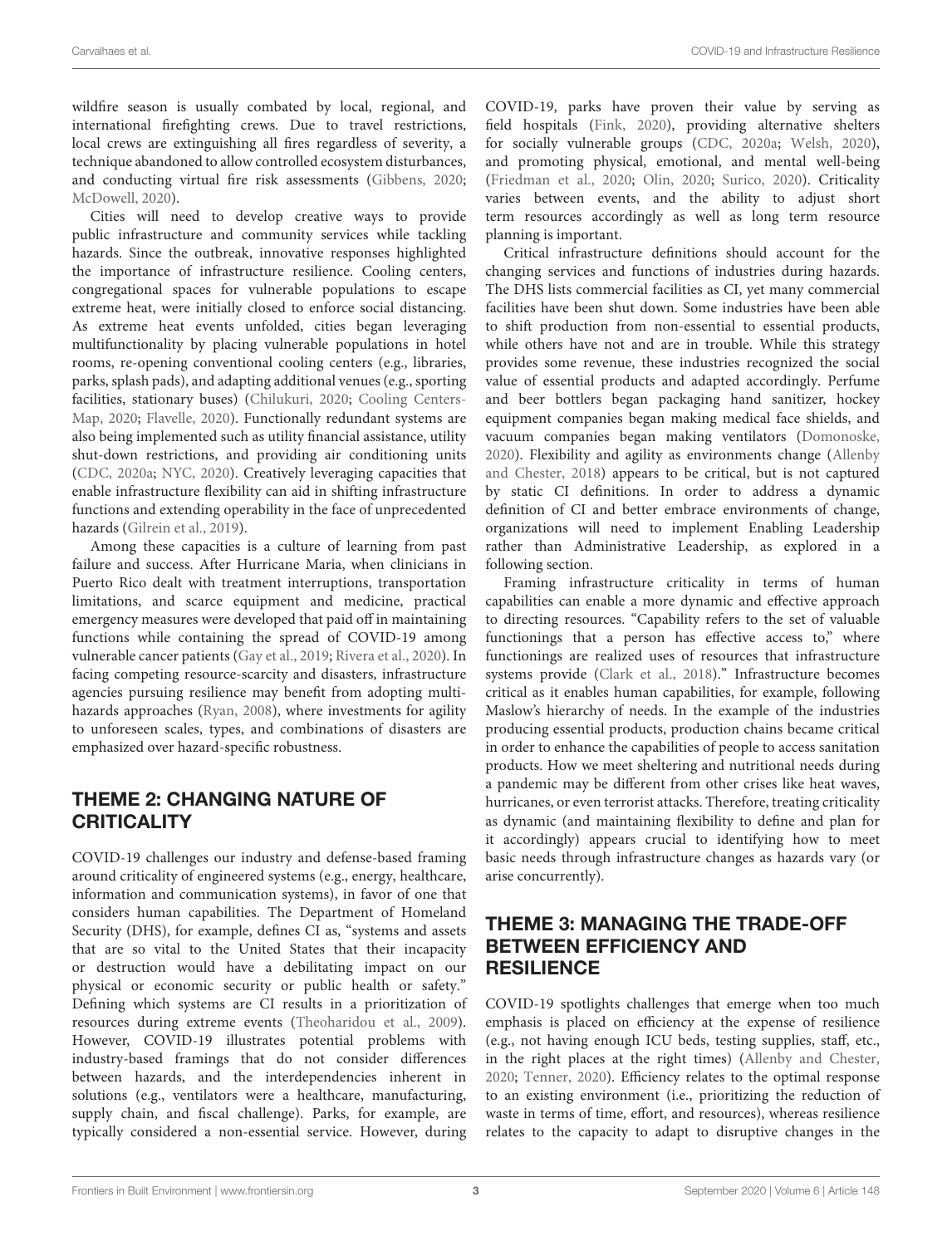environment (i.e., increased slack, redundancy, and diversity – features efficiency might consider waste) [\(Martin,](#page-6-24) [2019\)](#page-6-24). Thus, there is an unavoidable tension between efficiency and resilience that has historically leaned toward efficiency [\(Tenner,](#page-7-12) [2020\)](#page-7-12). While there are certainly limits (i.e., resource constraints) to the amount of "slack"/redundancies that can be implemented in a system, COVID-19 shows the importance of having both efficiency and resilience within our systems and ensuring that a proper balance between them is maintained. This perspective is summed up nicely by [Ridley](#page-6-25) [\(2019\)](#page-6-25), "Efficiency is not fragility, nor is resilience wasteful. Rather, these are design choices that we need to be aware of when designing processes and businesses." The need to reconcile the disconnect between efficiency and resilience is further illustrated by recent COVID-19 guidelines from the United States Centers for Disease Control (CDC) that emphasize "optimizing" the deployment of stockpiled ventilators and supply of personal protective equipment [\(CDC,](#page-5-17) [2020a](#page-5-17)[,b\)](#page-5-21).

Whereas a focus on efficiency and optimization is most applicable for operating in stable conditions, it becomes difficult to maintain and effectively apply in conditions of rapid change and widespread uncertainty such as a global pandemic. How organizations respond to the sudden and largescale impacts of COVID-19 provides valuable insights into what it means to transition between stable (i.e., efficiency) and unstable (i.e., resilience) environments. Natural disasters often play out over the course of days or weeks, and are usually isolated to specific regions. If a crisis affects a particular area for a relatively short period of time, then certain concepts of efficiency may be applicable (e.g., transfer of resources like generators). This approach breaks-down when the geographic scale of the disruption develops globally, and the temporal scale extends into months or years. COVID-19 highlights the need to allow for some level of "inefficiency" in the form of redundancy and diversity of services and assets, along with enhancing institutional, knowledge, and leadership capabilities to manage, mobilize, and implement such resilience capacities. However, there needs to be a limit to add capacity to be resilient; a system needs to have multifunctionality and be able to alter its functionality when needed, discussed in the "Theme 1: Planning for Concurrent Hazards section."

One possibility for instilling these characteristics into systems, communities, and institutions, is to give stronger credence to the idea that resilience is a public good [\(Galston,](#page-6-26) [2020\)](#page-6-26). Considering resilience as a common pool resource like air or water, its absence becomes a negative externality (i.e., The Tragedy of the Commons). Externalities are often addressed by government intervention, and in the case of externalities associated with the lack of resilience, entities such as the Federal Emergency Management Agency (FEMA) and the National Flood Insurance Program have been created. Although these programs help reduce negative externalities, they exhibit limitations due to their primary focus on post-disaster rebound and recovery. COVID-19 shows the limitations of these reactionary approaches, and illustrates the need for more proactive, largescale (spatially and temporally), and dynamic efforts to address

the fragility-related externalities that permeate our systems. For example, externalities associated with air and water pollution occur across extensive geographic and temporal scales. In response, the Clean Air Act and Clean Water Act were passed by Congress and administered by the Environmental Protection Agency and the States to address related environmental externalities. Perhaps it is time to consider whether a National Resilience Act, Agency, or Department are needed, and what they may entail. Given the stark reality that society will increasingly face multiple risks, considering resilience as a public good can significantly aid toward striking the right balance between efficiency and resilience, and in turn, enhance our ability to navigate stable, chaotic, and complex conditions.

# THEME 4: IMPROVING INSTITUTIONAL RESILIENCE THROUGH LEADERSHIP

The rapidity and scale of COVID-19 has emphasized the importance of institutional flexibility for infrastructure resilience. Different types of leadership, including some currently lacking in infrastructure management, enable such flexibility. In stable times, Administrative Leadership emphasizes efficiency-focused efforts (formalized bureaucracies, structures, organizations, and roles well-suited for operating in stable conditions), whereas during periods of instability Adaptive Leadership (an emphasis on learning, adaptability, and creativity that enable operation in uncertain and complex conditions) facilitates rapid and appropriate efforts [\(Uhl-Bien et al.,](#page-7-13) [2007\)](#page-7-13). However, Enabling Leadership is also necessary to create flexible knowledge, and the financial and structural conditions needed to alternate between Administrative and Adaptive Leadership modes as conditions shift between stable and chaotic [\(Uhl-Bien](#page-7-13) [et al.,](#page-7-13) [2007\)](#page-7-13). All three leadership models are necessary, but infrastructure agencies have predominantly been modeled around Administrative Leadership.

As COVID-19 shocks infrastructure demands, deficiencies of Administrative Leadership, where management has been designed for stable conditions, emerge. For example, transit financing and operations appear to have been structured around assumptions of a fairly stable demand envelope, and as systems around the world have experienced rapid reductions in demand, the viability of public transit models has been tested. While Administrative Leadership can typically execute orders quickly due to a clear power structure, it is unable to navigate complex environments effectively [\(Uhl-Bien et al.,](#page-7-13) [2007\)](#page-7-13). Transit agencies – like other infrastructure – have scrambled to restructure operations given the rapid changes in demand, a vulnerable workforce, and social distancing guidelines, but there are many indications that lock-in driven by policies, finance, and technology for stable conditions limits their ability to adapt (e.g., [Bliss,](#page-5-22) [2020b;](#page-5-22) [Guse,](#page-6-27) [2020\)](#page-6-27). Adaptive leadership for uncertainty has become critical, as has the ability to shift from leadership in stable to unstable conditions.

Through continuous navigation between Administrative and Adaptive Leadership, an organization's leadership becomes flexible – or Enabling. For example, telecommunications operate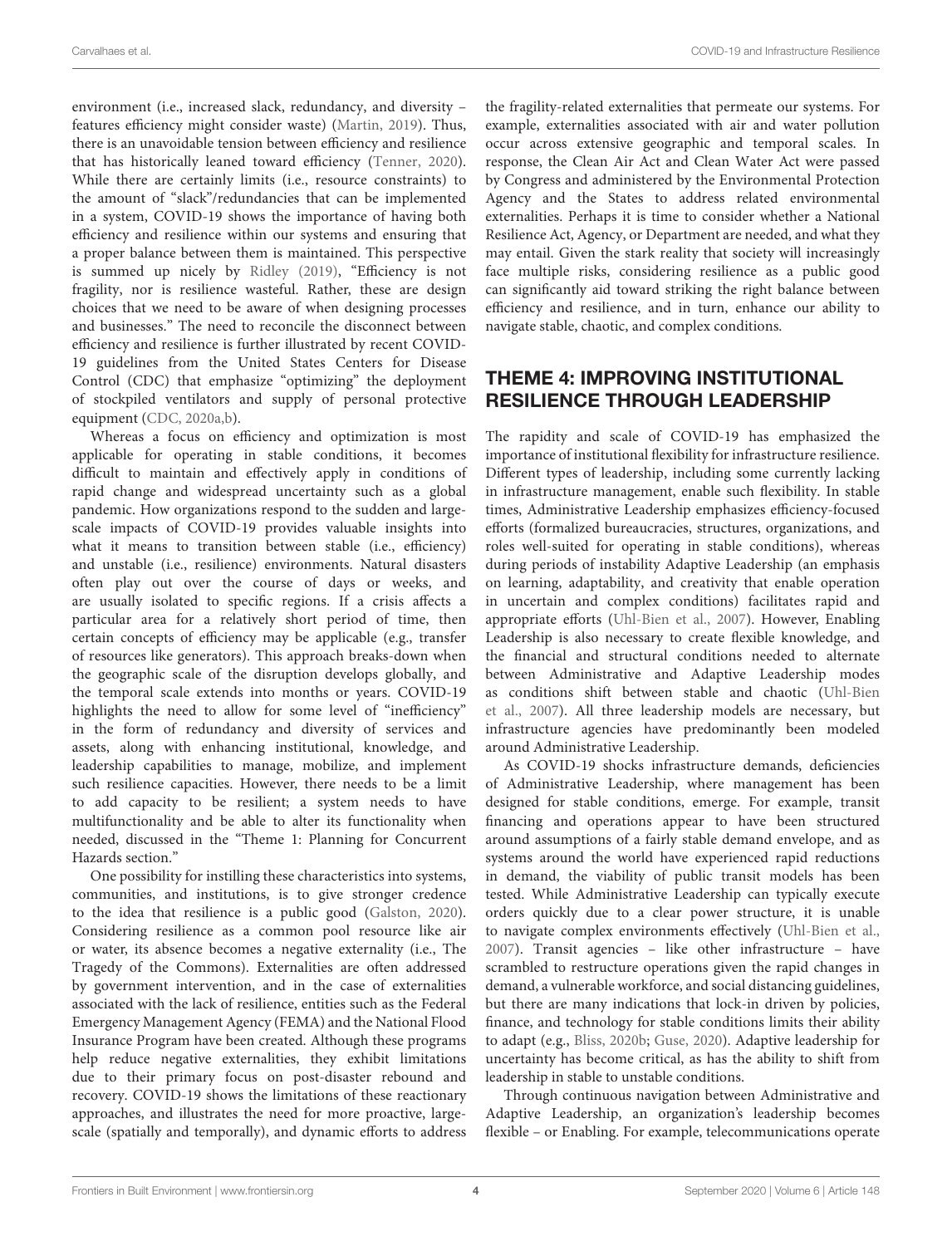in a rapidly changing environment defined by emerging technologies and novel demands [\(Bourgeois and Eisenhardt,](#page-5-23) [1988;](#page-5-23) [Vecchiato,](#page-7-14) [2015\)](#page-7-14). Enabling Leadership allowed video communication technology providers, such as Zoom Video Communications, to change their management approaches and assets to meet exponential demand increases [\(Gilbert,](#page-6-28) [2020\)](#page-6-28). There were hurdles along the way, such as "Zoom-bombing" [\(Bond,](#page-5-24) [2020\)](#page-5-24), but the ability to satisfice [\(Chester and Allenby,](#page-5-25) [2019b\)](#page-5-25) between formal top-down decisions (e.g., increasing bandwidth) and creative solutions (e.g., expanding accessibility) to emerging demands allowed Zoom to adapt services. From managing daily operations to redefining CI to enduring crises, Enabling Leadership proactively catalyzes a flexible and effective response by facilitating interaction between Administrative and Adaptive Leaderships [\(Uhl-Bien et al.,](#page-7-13) [2007\)](#page-7-13). COVID-19 has emphasized the importance of flexible leadership in infrastructure resilience to remain effective in a complex and uncertain world.

# **DISCUSSION**

In a future defined by acceleration, increasing uncertainty, and increasing complexity, COVID-19 provides a glimpse of how best practices that were developed under past conditions that focus on efficiency and stability are becoming increasingly insufficient. Consideration of concurrent hazards, the reframing of infrastructure criticality, understanding the balance between resilience and efficiency, and enabling flexible leadership must be addressed together to revise how we govern and build systems that provide critical services. Overarching these themes is the ability to creatively shift between modes, functions, and leadership capabilities. While the right kind of assets are certainly important and necessary to adapt amid pandemics, it is equally (and often more) important to maintain the human capacity and institutional ability to be dynamic and flexible.

Ultimately, infrastructure managers and researchers must recognize the flexibility of physical and institutional aspects of infrastructure required to keep CI operational in times of disturbance. Criticality is dynamic in rapidly developing situations like COVID-19, which has shown the importance of Enabling Leadership as it can allow an organization to adapt quickly in volatile contexts. Physical infrastructure is often not as quickly adaptable, underscoring the importance of proactive competencies (e.g., multi-functionality, redundancy, planned obsolescence) that may not always align with traditional emphasis on efficiency and Administrative Leadership. Infrastructure design is rooted in stationarity, which decreases the capacity for flexibility. COVID-19 demonstrates how infrastructure demand can violate design envelopes, and how our rigid systems are unable to adapt. As social distancing continues, concurrent disturbances will emerge and infrastructure institutions operating with impaired in-person crews and remote management will need to exhibit Enabling and Adaptive Leadership to remain functional. Therefore, adaptive capacities such as culture of change, connectivity, compatibility, modularity, redundancy, multi-functionality, and planned

obsolescence are essential for flexibility in the face of disturbance [\(Chester and Allenby,](#page-5-7) [2019a\)](#page-5-7). While COVID-19 poses many difficulties to our infrastructure, it also creates an opportunity to rethink how we approach our basic and critical systems so that they are better equipped to face future challenges.

Another dynamic that deserves attention is the changing relationships between cyber and physical systems. Many of the themes discussed focus on traditional and largely physical systems, including their governance. But COVID-19 has revealed new capabilities at the interface of legacy physical systems and cybertechnologies. Contact tracing through smart networks and phones – both voluntary and involuntary – has created the possibility of identifying and limiting the spread of the virus, while simultaneously exposing profound privacy challenges [\(Smith,](#page-7-15) [2019;](#page-7-15) [Zakrzewski,](#page-7-16) [2020\)](#page-7-16). Communication systems driven by smart phones have also rapidly deployed software to help diagnose COVID-19, detect hand washing, and develop image recognition responsive to mask wearing [\(Perez,](#page-6-29) [2020\)](#page-6-29). In conjunction with these changes, applications of artificial intelligence have the potential to direct individuals toward protective behaviors, help with diagnosis, and even aid the development of a vaccine [\(Chen and Fast,](#page-5-26) [2020;](#page-5-26) [Etzioni and Decario,](#page-6-30) [2020;](#page-6-30) [Kurzweil,](#page-6-31) [2020;](#page-6-31) [Peckham,](#page-6-32) [2020\)](#page-6-32). Although these new applications and technologies have played an increasingly important role in addressing the pandemic, they are not without potential drawbacks. For instance, the rapid development and integration of new cyber-physical systems has also introduced profound challenges related to privacy [\(Smith,](#page-7-15) [2019;](#page-7-15) [Zakrzewski,](#page-7-16) [2020\)](#page-7-16), equity and fairness (i.e., the growing digital divide within and across nations) [\(Holpuch,](#page-6-33) [2020;](#page-6-33) [Milanesi,](#page-6-34) [2020;](#page-6-34) [Ramsetty and Adams,](#page-6-35) [2020\)](#page-6-35), cyber-security [\(Aladenusi,](#page-5-27) [2020;](#page-5-27) [CISA,](#page-5-28) [2020\)](#page-5-28), and the preservation of individual freedoms [\(Funk and Linzer,](#page-6-36) [2020;](#page-6-36) [Gilmore,](#page-6-37) [2020;](#page-6-37) [Nguyen,](#page-6-38) [2020;](#page-6-38) [United Nations \[UN\],](#page-7-17) [2020\)](#page-7-17). Thus, as novel cyber-physical systems continue to evolve and emerge, it is important to recognize that the capabilities and challenges introduced by these systems will likely have profound impacts that extend far beyond mitigating and managing COVID-19. Although combating the pandemic necessitates a certain degree of urgency and expediency, deliberation and examination of the potential long-term implications of novel cyber-physical systems also appears warranted.

COVID-19 is a window of opportunity for laying new foundations for how we design, operate, and manage infrastructure in the Anthropocene. In its early stages, the pandemic has shocked infrastructure demand and created tremendous uncertainty about the future. Going forward, infrastructure can be expected to be shocked in new ways that we probably have not yet experienced. The current window is important for structural change toward the future. At a time when infrastructure agencies are struggling to cope with disrepair, emerging technologies, and climate change, COVID-19 lays bare how difficult some of the challenges will be, and the need for creative new approaches. Agencies should catalyze around this moment, critically examine how assumptions about stable demand manifest as rigidity in assets and management, and review what competencies are needed for times of stability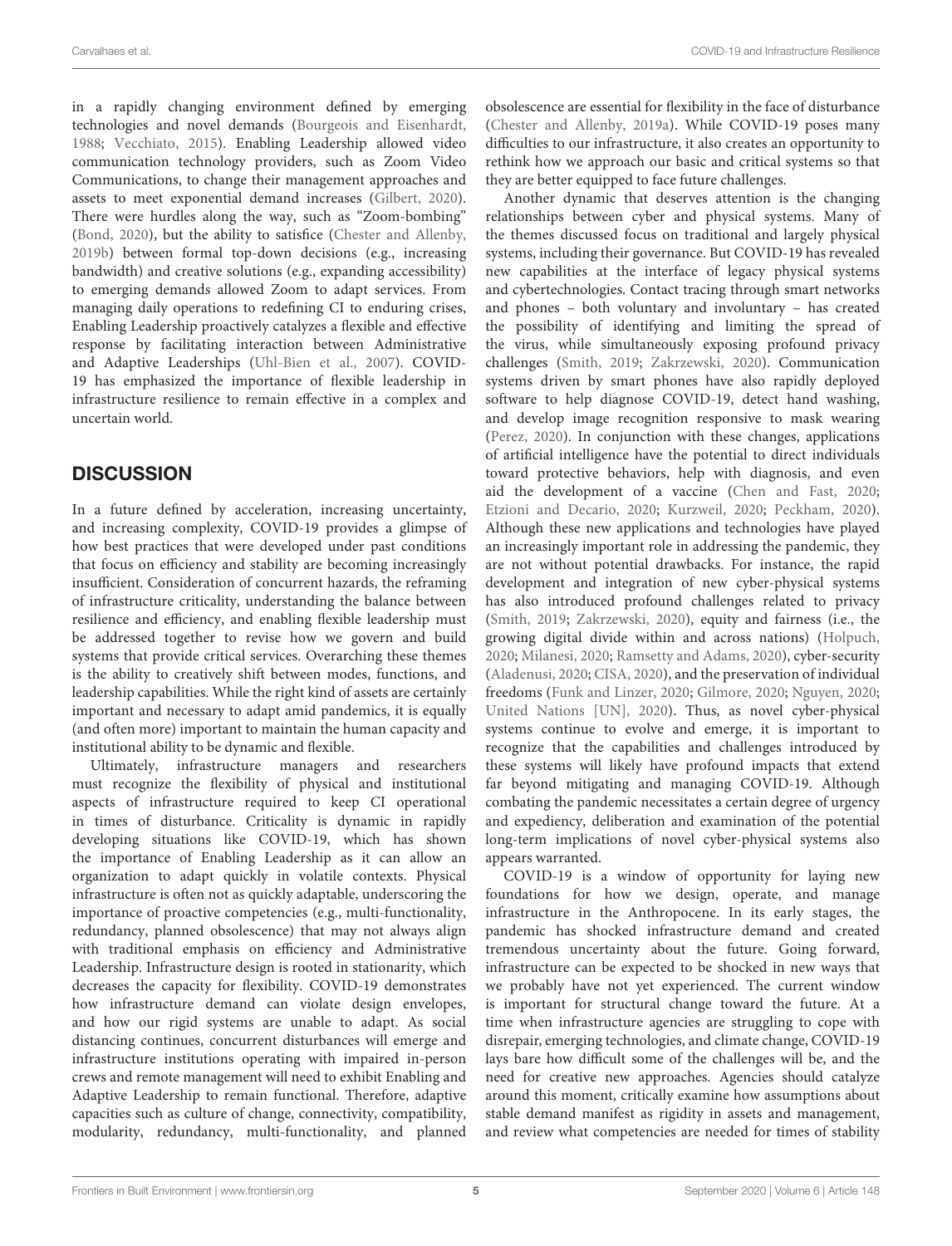versus instability, and the governance, management, and financial principles needed to shift between them. Additionally, they should question the relevance of their core mission in a future with more uncertainty and shocks. During this time, agencies should be supported for not simply restoring and carrying over their pre-pandemic mission, but restructuring their organizations (including assets, institutions, and education) toward the future.

## DATA AVAILABILITY STATEMENT

The original contributions presented in the study are included in the article/supplementary material, further inquiries can be directed to the corresponding author.

## **REFERENCES**

- <span id="page-5-3"></span>Adalja, A. A., Wollner, S. B., Inglesby, T. V., and Poste, G. (2012). The globalization of US medical countermeasure production and its implications for national security. Biosecur. Bioterror. 10, 255–257. [doi: 10.1089/bsp.2012.](https://doi.org/10.1089/bsp.2012.0622) [0622](https://doi.org/10.1089/bsp.2012.0622)
- <span id="page-5-27"></span>Aladenusi, T. (2020). COVID-19's Impact on Cybersecurity. Available online at: [https://www2.deloitte.com/ng/en/pages/risk/articles/covid-19-impact](https://www2.deloitte.com/ng/en/pages/risk/articles/covid-19-impact-cybersecurity.html)[cybersecurity.html](https://www2.deloitte.com/ng/en/pages/risk/articles/covid-19-impact-cybersecurity.html) (accessed July 15, 2020).
- <span id="page-5-18"></span>Allenby, B., and Chester, M. (2018). Reconceptualizing Infrastructure in the Anthropocene. Issues in Science and Technology. Available online at: [https:](https://issues.org/reconceptualizing-infrastructure-in-the-anthropocene/) [//issues.org/reconceptualizing-infrastructure-in-the-anthropocene/](https://issues.org/reconceptualizing-infrastructure-in-the-anthropocene/) (accessed May 10, 2019).
- <span id="page-5-20"></span>Allenby, B. R., and Chester, M. (2020). Learning From Engineers. Issues Sci. Technol. Available online at: <https://issues.org/learning-from-engineers/> (accessed April 29, 2020).
- <span id="page-5-10"></span>Anderson, G. B., Oleson, K. W., Jones, B., and Peng, R. D. (2018). Projected trends in high-mortality heatwaves under different scenarios of climate, population, and adaptation in 82 US communities. Clim. Change 146, 455–470. [doi: 10.](https://doi.org/10.1007/s10584-016-1779-x) [1007/s10584-016-1779-x](https://doi.org/10.1007/s10584-016-1779-x)
- <span id="page-5-5"></span>Bedford, J., Farrar, J., Ihekweazu, C., Kang, G., Koopmans, M., and Nkengasong, J. (2019). A new twenty-first century science for effective epidemic response. Nature 575, 130–136. [doi: 10.1038/s41586-019-](https://doi.org/10.1038/s41586-019-1717-y) [1717-y](https://doi.org/10.1038/s41586-019-1717-y)
- <span id="page-5-9"></span>Begum, A., Dutta, S., Naznin, Z., and Okura, Y. (2020). Monsoon, Floods and COVID-19: Building Community Resilience in Bangladesh. Zurich Flood Resilience Alliance. Available online at: [http://repo.floodalliance.net/jspui/](http://repo.floodalliance.net/jspui/handle/44111/3563) [handle/44111/3563](http://repo.floodalliance.net/jspui/handle/44111/3563) (accessed July 9, 2020).
- <span id="page-5-8"></span>Biggs, D., Biggs, R., Dakos, V., Scholes, R. J., and Schoon, M. L. (2011). Are we entering an era of concatenated global crises? Ecol. Soc. 16:27.
- <span id="page-5-0"></span>Bliss, L. (2020a). How Coronavirus Is Reshaping City Streets. Cape Town: CityLab.
- <span id="page-5-22"></span>Bliss, L. (2020b). Hit Hard by Covid-19, Transit Workers Call for Shutdowns. Cape Town: CityLab.
- <span id="page-5-4"></span>Bogich, T. L., Chunara, R., Scales, D., Chan, E., Pinheiro, L. C., Chmura, A. A., et al. (2012). Preventing pandemics via international development: a systems approach. PLoS Med. 9:e1001354[.doi: 10.1371/journal.pmed.1001354](https://doi.org/10.1371/journal.pmed.1001354)
- <span id="page-5-24"></span>Bond, S. (2020). Zoom Has A Dark Side — And An FBI Warning. Washington, DC: National Public Radio.
- <span id="page-5-23"></span>Bourgeois, L. J. III, and Eisenhardt, K. (1988). Strategic decision processes in high velocity environments: four cases in the microcomputer industry. Manag. Sci. 34, 816–835. [doi: 10.1287/mnsc.34.7.816](https://doi.org/10.1287/mnsc.34.7.816)
- <span id="page-5-11"></span>Calma, J. (2020). What Happens When Extreme Heat Collides With a Pandemic?. The Verge. Available online at: [https://www.theverge.com/2020/3/](https://www.theverge.com/2020/3/27/21197467/extreme-heat-waves-covid-19-pandemic-coronavirus) [27/21197467/extreme-heat-waves-covid-19-pandemic-coronavirus](https://www.theverge.com/2020/3/27/21197467/extreme-heat-waves-covid-19-pandemic-coronavirus) (accessed April 29, 2020).
- <span id="page-5-13"></span>Cappucci, M. (2020). A Violent Hailstorm and Flooding Struck Calgary, Canada, on Saturday. Washington Post. Available online at: [https://www.washingtonpost.](https://www.washingtonpost.com/weather/2020/06/15/calgary-hail-storm/) [com/weather/2020/06/15/calgary-hail-storm/](https://www.washingtonpost.com/weather/2020/06/15/calgary-hail-storm/) (accessed July 15, 2020).

#### AUTHOR CONTRIBUTIONS

TC and SM coordinated the team, framed the article, and contributed to the writing. AH, YK, RL, MN, EB, and NA contributed equally to the writing and editing. MC advised the team and contributed to the writing, framing, and editing. All authors contributed to the article and approved the submitted version.

## FUNDING

This work was in part supported by several grants including from the United States National Science Foundation (SRN-1444755, GCR-1934933, and CRISP-1832678).

- <span id="page-5-17"></span>CDC (2020a). COVID-19 and Cooling Centers. Available online at: [https://](https://www.cdc.gov/coronavirus/2019-ncov/php/cooling-center.html) [www.cdc.gov/coronavirus/2019-ncov/php/cooling-center.html](https://www.cdc.gov/coronavirus/2019-ncov/php/cooling-center.html) (accessed July 15, 2020).
- <span id="page-5-21"></span>CDC (2020b). COVID-19: Strategies for Optimizing the Supply of PPE. Atlanta, GA:CDC. Available online at: [https://www.cdc.gov/coronavirus/2019-ncov/](https://www.cdc.gov/coronavirus/2019-ncov/hcp/ppe-strategy/index.html) [hcp/ppe-strategy/index.html](https://www.cdc.gov/coronavirus/2019-ncov/hcp/ppe-strategy/index.html) (accessed April 30, 2020).
- CDC (2020c). Strategies to Allocate Ventilators from Stockpiles to Facilities. Atlanta, GA:CDC. Available online at: [https://www.cdc.gov/coronavirus/2019-ncov/](https://www.cdc.gov/coronavirus/2019-ncov/hcp/ppe-strategy/ventilators.html) [hcp/ppe-strategy/ventilators.html](https://www.cdc.gov/coronavirus/2019-ncov/hcp/ppe-strategy/ventilators.html) (accessed April 30, 2020).
- CDC (2020d). Visiting Parks and Recreational Facilities. Atlanta, GA: CDC. Available online at: [https://www.cdc.gov/coronavirus/2019-ncov/daily-life](https://www.cdc.gov/coronavirus/2019-ncov/daily-life-coping/visitors.html)[coping/visitors.html](https://www.cdc.gov/coronavirus/2019-ncov/daily-life-coping/visitors.html) (Accessed April 30, 2020).
- <span id="page-5-26"></span>Chen, B., and Fast, E. (2020). ). Can artificial intelligence help us design vaccines? Available online at: [https://www.brookings.edu/techstream/can](https://www.brookings.edu/techstream/can-artificial-intelligence-help-us-design-vaccines/)[artificial-intelligence-help-us-design-vaccines/](https://www.brookings.edu/techstream/can-artificial-intelligence-help-us-design-vaccines/) (accessed July 15, 2020).
- <span id="page-5-7"></span>Chester, M. V., and Allenby, B. (2019a). Infrastructure as a wicked complex process. Elem. Sci. Anth. 7:21. [doi: 10.1525/elementa.360](https://doi.org/10.1525/elementa.360)
- <span id="page-5-25"></span>Chester, M. V., and Allenby, B. (2019b). Toward adaptive infrastructure: flexibility and agility in a non-stationarity age. Sustain. Resilient Infrastruct. 4, 173–191. [doi: 10.1080/23789689.2017.1416846](https://doi.org/10.1080/23789689.2017.1416846)
- <span id="page-5-14"></span>Chester, M. V., and Allenby, B. R. (2020). Perspective: the cyber frontier and infrastructure. IEEE Access 8, 28301–28310. [doi: 10.1109/ACCESS.2020.](https://doi.org/10.1109/ACCESS.2020.2971960) [2971960](https://doi.org/10.1109/ACCESS.2020.2971960)
- <span id="page-5-6"></span>Chester, M., Miller, T., and Braden, A. (2020). What COVID-19 has taught us about our infrastructure | ASCE news. Am. Soc. Civ. Eng. News. Available online at: [https://news.asce.org/what-covid-19-has-taught-us](https://news.asce.org/what-covid-19-has-taught-us-about-adapting-and-transforming-infrastructure/)[about-adapting-and-transforming-infrastructure/](https://news.asce.org/what-covid-19-has-taught-us-about-adapting-and-transforming-infrastructure/) (accessed May 3, 2020).
- <span id="page-5-15"></span>Chilukuri, S. (2020). City Opens Park Splash Pads, Expands Cooling Centers As Heat Wave Continues. Block Club Chicago. Available online at: [https://blockclubchicago.org/2020/07/07/city-offering-socially-distanced](https://blockclubchicago.org/2020/07/07/city-offering-socially-distanced-cooling-centers-to-fight-extreme-heat-during-covid-19/)[cooling-centers-to-fight-extreme-heat-during-covid-19/](https://blockclubchicago.org/2020/07/07/city-offering-socially-distanced-cooling-centers-to-fight-extreme-heat-during-covid-19/) (accessed July 15, 2020).
- <span id="page-5-28"></span>CISA (2020). UK and US Security Agencies Issue COVID-19 Cyber Threat Update. Available online at: [https://www.cisa.gov/news/2020/04/08/uk-and](https://www.cisa.gov/news/2020/04/08/uk-and-us-security-agencies-issue-covid-19-cyber-threat-update)[us-security-agencies-issue-covid-19-cyber-threat-update](https://www.cisa.gov/news/2020/04/08/uk-and-us-security-agencies-issue-covid-19-cyber-threat-update) (accessed July 15, 2020).
- <span id="page-5-19"></span>Clark, S. S., Seager, T. P., and Chester, M. V. (2018). A capabilities approach to the prioritization of critical infrastructure. Environ. Syst. Decis. 38, 339–352. [doi: 10.1007/s10669-018-9691-9698](https://doi.org/10.1007/s10669-018-9691-9698)
- <span id="page-5-1"></span>Cohen, J. (2009). Past Pandemics Provide Mixed Clues to H1N1's Next Moves. Science 324, 996–997. [doi: 10.1126/science.324\\_996](https://doi.org/10.1126/science.324_996)
- <span id="page-5-16"></span>Cooling Centers-Map (2020). City Chicago. Data Portal. Available online at: [https://data.cityofchicago.org/Health-Human-Services/Cooling-Centers-](https://data.cityofchicago.org/Health-Human-Services/Cooling-Centers-Map/cj7n-sh49)[Map/cj7n-sh49](https://data.cityofchicago.org/Health-Human-Services/Cooling-Centers-Map/cj7n-sh49) (accessed July 15, 2020).
- <span id="page-5-12"></span>U.S. Department of the Interior (2020). Wildfires & COVID-19. Available online at: <https://www.doi.gov/wildlandfire/wildfires-covid-19> (accessed April 29, 2020).
- <span id="page-5-2"></span>Dietz, J. E., and Black, D. R. (2012). Pandemic Planning. Baton Rouge, LA: Taylor & Francis Group.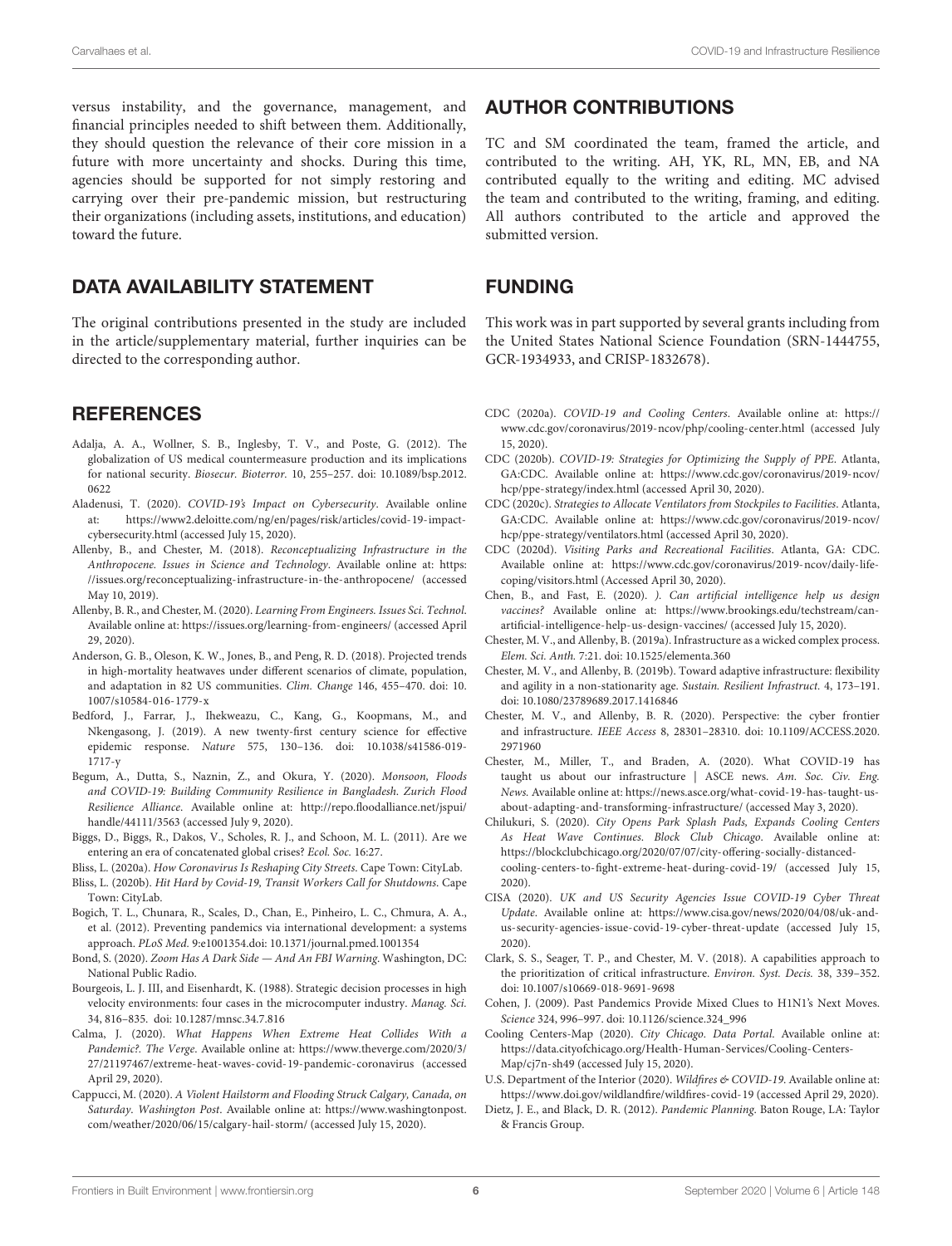- <span id="page-6-23"></span>Domonoske, C. (2020). ExxonMobil Starts Making Hand Sanitizer, Following Liquor Companies. Washington, DC: NPR.
- <span id="page-6-11"></span>Einhorn, E. (2020). Thousands Fled for their Lives when two Michigan dams Collapsed. Experts warn it could Happen again. NBC News. Available online at: [https://www.nbcnews.com/news/us-news/thousands-fled-their-lives-when](https://www.nbcnews.com/news/us-news/thousands-fled-their-lives-when-two-michigan-dams-collapsed-more-n1230841)[two-michigan-dams-collapsed-more-n1230841](https://www.nbcnews.com/news/us-news/thousands-fled-their-lives-when-two-michigan-dams-collapsed-more-n1230841) (accessed July 19, 2020).
- <span id="page-6-9"></span>Ellis-Petersen, H., and Ratcliffe, R. (2020). Super-Cyclone Amphan Hits coast of India and Bangladesh. The Guardian. Available online at: [https://www.theguardian.com/world/2020/may/20/super-cyclone-amphan](https://www.theguardian.com/world/2020/may/20/super-cyclone-amphan-evacuations-in-india-and-bangladesh-slowed-by-virus)[evacuations-in-india-and-bangladesh-slowed-by-virus](https://www.theguardian.com/world/2020/may/20/super-cyclone-amphan-evacuations-in-india-and-bangladesh-slowed-by-virus) (accessed July 9, 2020).
- <span id="page-6-30"></span>Etzioni, O., and Decario, N. (2020). AI Can Help Scientists Find a Covid-19 Vaccine. Wired. Available online at: [https://www.wired.com/story/opinion-ai-can-help-](https://www.wired.com/story/opinion-ai-can-help-find-scientists-find-a-covid-19-vaccine/)
- <span id="page-6-20"></span>[find-scientists-find-a-covid-19-vaccine/](https://www.wired.com/story/opinion-ai-can-help-find-scientists-find-a-covid-19-vaccine/) (accessed July 15, 2020). Fink, S. (2020). Treating Coronavirus in a Central Park "Hot Zone. New York, NY: The New York Times.
- <span id="page-6-15"></span>Flavelle, C. (2020). Coronavirus Makes Cooling Centers Risky, Just as Scorching Weather Hits. N. Y. Times. Available online at: [https://www.nytimes.com/2020/](https://www.nytimes.com/2020/05/06/climate/coronavirus-climate-change-heat-waves.html) [05/06/climate/coronavirus-climate-change-heat-waves.html](https://www.nytimes.com/2020/05/06/climate/coronavirus-climate-change-heat-waves.html) (accessed July 15, 2020).
- <span id="page-6-0"></span>Florida, R. (2020). We'll Need To Reopen Our Cities. But Not Without Making Changes First. Cape Town: CityLab; The Washington Post.
- <span id="page-6-21"></span>Friedman, W. N., Allen, J. G., and Lisitch, M. (2020). Keep Parks Open. The Benefits of Fresh air Outweigh the Risks of Infection. The Washington Post. Available online at: [https://www.washingtonpost.com/outlook/2020/04/13/keep-parks](https://www.washingtonpost.com/outlook/2020/04/13/keep-parks-open-benefits-fresh-air-outweigh-risks-infection/)[open-benefits-fresh-air-outweigh-risks-infection/](https://www.washingtonpost.com/outlook/2020/04/13/keep-parks-open-benefits-fresh-air-outweigh-risks-infection/) (accessed May 04, 2020)
- <span id="page-6-36"></span>Funk, A., and Linzer, I. (2020). How the Coronavirus could Trigger a Backslide on Freedom Around the World. The Washington Post. Available online at: [https://www.washingtonpost.com/opinions/2020/03/16/how-coronavirus](https://www.washingtonpost.com/opinions/2020/03/16/how-coronavirus-could-trigger-backslide-freedom-around-world/)[could-trigger-backslide-freedom-around-world/](https://www.washingtonpost.com/opinions/2020/03/16/how-coronavirus-could-trigger-backslide-freedom-around-world/) (accessed July 15, 2020).
- <span id="page-6-26"></span>Galston, W. (2020). Efficiency Isn't the Only Economic Virtue. Wall Street Journal. Available online at: [https://www.wsj.com/articles/efficiency-isnt-the](https://www.wsj.com/articles/efficiency-isnt-the-only-economic-virtue-11583873155)[only-economic-virtue-11583873155](https://www.wsj.com/articles/efficiency-isnt-the-only-economic-virtue-11583873155) (accessed April 10, 2020)
- <span id="page-6-18"></span>Gay, H. A., Santiago, R., Gil, B., Remedios, C., Montes, P. J., López-Araujo, J., et al. (2019). Lessons learned from hurricane maria in puerto rico: practical measures to mitigate the impact of a catastrophic natural disaster on radiation oncology patients. Pract. Radiat. Oncol. 9, 305–321. [doi: 10.1016/j.prro.2019.](https://doi.org/10.1016/j.prro.2019.03.007) [03.007](https://doi.org/10.1016/j.prro.2019.03.007)
- <span id="page-6-10"></span>Gettleman, J., Yasir, S., Schultz, K., and Kumar, H. (2020). Cyclone Amphan Slams India and Bangladesh. N. Y. Times. Available online at: [https://www.](https://www.nytimes.com/2020/05/20/world/asia/cyclone-amphan-india-bangladesh.html) [nytimes.com/2020/05/20/world/asia/cyclone-amphan-india-bangladesh.html](https://www.nytimes.com/2020/05/20/world/asia/cyclone-amphan-india-bangladesh.html) (accessed July 9, 2020).
- <span id="page-6-13"></span>Gibbens, S. (2020). COVID-19 complicates an already dire wildfire season. National Geographic. Available online at: [https://www.nationalgeographic.com/science/](https://www.nationalgeographic.com/science/2020/06/covid-19-complicates-already-dire-wildfire-season/) [2020/06/covid-19-complicates-already-dire-wildfire-season/](https://www.nationalgeographic.com/science/2020/06/covid-19-complicates-already-dire-wildfire-season/) (accessed July 15, 2020).
- <span id="page-6-28"></span>Gilbert, B. (2020). All your friends are using Zoom, the video-chat app that is suddenly dominating competition from Google and Microsoft. Available online at: [https://www.businessinsider.com/zoom-video-everywhere-google](https://www.businessinsider.com/zoom-video-everywhere-google-hangouts-skype-2020-3)[hangouts-skype-2020-3](https://www.businessinsider.com/zoom-video-everywhere-google-hangouts-skype-2020-3) (accessed April 24, 2020)
- <span id="page-6-37"></span>Gilmore, J. S. III (2020). Protecting Human Rights During the COVID-19 Pandemic. Available online at: [https://osce.usmission.gov/human-rights](https://osce.usmission.gov/human-rights-protections-during-covid-19-pandemic/)[protections-during-covid-19-pandemic/](https://osce.usmission.gov/human-rights-protections-during-covid-19-pandemic/) (accessed July 15, 2020).
- <span id="page-6-17"></span>Gilrein, E. J., Carvalhaes, T. M., Markolf, S. A., Chester, M. V., Allenby, B. R., and Garcia, M. (2019). Concepts and practices for transforming infrastructure from rigid to adaptable. Sustain. Resilient Infrastruct. 0, 1–22. [doi: 10.1080/23789689.](https://doi.org/10.1080/23789689.2019.1599608) [2019.1599608](https://doi.org/10.1080/23789689.2019.1599608)
- <span id="page-6-27"></span>Guse, C. (2020). NYC transit workers die from Coronavirus at Alarming Rate. New York, NY: New York Daily News.
- <span id="page-6-7"></span>Hendrickson, C., and Rilett, L. R. (2020). The COVID-19 pandemic and transportation engineering. J. Transp. Eng. Part Syst. 146:01820001. [doi: 10.](https://doi.org/10.1061/JTEPBS.0000418) [1061/JTEPBS.0000418](https://doi.org/10.1061/JTEPBS.0000418)
- <span id="page-6-1"></span>Hessel, L. (2009). Pandemic influenza vaccines: meeting the supply, distribution and deployment challenges. Influenza Other Respir. Viruses 3, 165–170. [doi:](https://doi.org/10.1111/j.1750-2659.2009.00085.x) [10.1111/j.1750-2659.2009.00085.x](https://doi.org/10.1111/j.1750-2659.2009.00085.x)
- <span id="page-6-33"></span>Holpuch, A. (2020). US's digital divide "is going to kill people" as Covid-19 exposes inequalities. The Guardian. Available online at: [https://www.theguardian.com/](https://www.theguardian.com/world/2020/apr/13/coronavirus-covid-19-exposes-cracks-us-digital-divide) [world/2020/apr/13/coronavirus-covid-19-exposes-cracks-us-digital-divide](https://www.theguardian.com/world/2020/apr/13/coronavirus-covid-19-exposes-cracks-us-digital-divide) (accessed July 15, 2020).
- <span id="page-6-6"></span>Huff, A. G., Beyeler, W. E., Kelley, N. S., and McNitt, J. A. (2015). How resilient is the United States' food system to pandemics? J. Environ. Stud. Sci. 5, 337–347. [doi: 10.1007/s13412-015-0275-273](https://doi.org/10.1007/s13412-015-0275-273)
- <span id="page-6-5"></span>Itzwerth, R. L., MacIntyre, C. R., Shah, S., and Plant, A. J. (2006). Pandemic influenza and critical infrastructure dependencies: possible impact on hospitals. Med. J. Aust. 185, S70–S72.
- <span id="page-6-2"></span>Jovanovic, A., Klimek, P., Renn, O., Schneider, R., Øien, K., Brown, J., et al. (2020). Assessing resilience of healthcare infrastructure exposed to COVID-19: emerging risks, resilience indicators, interdependencies and international standards. Environ. Syst. Decis. 40, 252–286. [doi: 10.1007/s10669-020-09779-](https://doi.org/10.1007/s10669-020-09779-9778) [9778](https://doi.org/10.1007/s10669-020-09779-9778)
- <span id="page-6-31"></span>Kurzweil, R. (2020). AI-Powered Biotech Can Help Deploy a Vaccine In Record Time. Wired. Available online at: [https://www.wired.com/story/opinion-ai](https://www.wired.com/story/opinion-ai-powered-biotech-can-help-deploy-a-vaccine-in-record-time/)[powered-biotech-can-help-deploy-a-vaccine-in-record-time/](https://www.wired.com/story/opinion-ai-powered-biotech-can-help-deploy-a-vaccine-in-record-time/) (accessed July 15, 2020).
- <span id="page-6-24"></span>Martin, R. (2019). The High Price of Efficiency. Harvard Business Review. Available online at: <https://hbr.org/2019/01/rethinking-efficiency> (accessed April 10, 2020).
- <span id="page-6-14"></span>McDowell, J. D. (2020). How COVID-19 Will Change the Way We Fight Wildfires. Smithsonian. Available online at: [https://www.smithsonianmag.com/science](https://www.smithsonianmag.com/science-nature/wildfire-season-covid-19-180975250/)[nature/wildfire-season-covid-19-180975250/](https://www.smithsonianmag.com/science-nature/wildfire-season-covid-19-180975250/) (accessed July 15, 2020).
- <span id="page-6-34"></span>Milanesi, C. (2020). Digital Transformation And Digital Divide Post COVID-19. Forbes. Available online at: [https://www.forbes.com/sites/carolinamilanesi/](https://www.forbes.com/sites/carolinamilanesi/2020/05/11/digital-transformation-and-digital-divide-post-covid-19/) [2020/05/11/digital-transformation-and-digital-divide-post-covid-19/](https://www.forbes.com/sites/carolinamilanesi/2020/05/11/digital-transformation-and-digital-divide-post-covid-19/) (accessed July 15, 2020).
- <span id="page-6-12"></span>Mogul, F., and Hurt, E. (2020). As Nurses Aid New York, Other States Worry They'll Be Short-Staffed Too. NPR. Available online at: [https:](https://www.npr.org/2020/04/24/843529594/as-nurses-aid-new-york-other-states-worry-theyll-be-short-staffed-too) [//www.npr.org/2020/04/24/843529594/as-nurses-aid-new-york-other-states](https://www.npr.org/2020/04/24/843529594/as-nurses-aid-new-york-other-states-worry-theyll-be-short-staffed-too)[worry-theyll-be-short-staffed-too](https://www.npr.org/2020/04/24/843529594/as-nurses-aid-new-york-other-states-worry-theyll-be-short-staffed-too) (accessed April 30, 2020)
- <span id="page-6-38"></span>Nguyen, A. (2020). Vietnam's Government Is Using COVID-19 to Crack Down on Freedom of Expression. Slate. Available online at: [https://slate.com/technology/](https://slate.com/technology/2020/05/vietnam-coronavirus-fake-news-law-social-media.html) [2020/05/vietnam-coronavirus-fake-news-law-social-media.html](https://slate.com/technology/2020/05/vietnam-coronavirus-fake-news-law-social-media.html) (accessed July 15, 2020).
- <span id="page-6-16"></span>NYC (2020). Mayor de Blasio Announces COVID-19 Heat Wave Plan to Protect Vulnerable New Yorkers. Available online at: [http://www1.nyc.gov/office-of](http://www1.nyc.gov/office-of-the-mayor/news/350-20/mayor-de-blasio-covid-19-heat-wave-plan-protect-vulnerable-new-)[the-mayor/news/350-20/mayor-de-blasio-covid-19-heat-wave-plan-protect](http://www1.nyc.gov/office-of-the-mayor/news/350-20/mayor-de-blasio-covid-19-heat-wave-plan-protect-vulnerable-new-)[vulnerable-new-](http://www1.nyc.gov/office-of-the-mayor/news/350-20/mayor-de-blasio-covid-19-heat-wave-plan-protect-vulnerable-new-) yorkers (accessed July 15, 2020).
- <span id="page-6-22"></span>Olin, A. (2020). In the COVID-19 era, a renewed appreciation of our parks and open spaces. Available online at: [https://kinder.rice.edu/urbanedge/2020/04/](https://kinder.rice.edu/urbanedge/2020/04/10/covid-19-era-renewed-appreciation-our-parks-and-open-spaces) [10/covid-19-era-renewed-appreciation-our-parks-and-open-spaces](https://kinder.rice.edu/urbanedge/2020/04/10/covid-19-era-renewed-appreciation-our-parks-and-open-spaces) (accessed May 4, 2020).
- <span id="page-6-3"></span>Osterholm, M. T. (2005). Preparing for the next pandemic. N. Engl. J. Med. 352, 1839–1842. [doi: 10.1056/NEJMp058068](https://doi.org/10.1056/NEJMp058068)
- <span id="page-6-4"></span>Osterholm, M. T., and Kelley, N. S. (2009). Energy and the public's health: making the connection. Public Health Rep. 124, 20–21. [doi: 10.1177/](https://doi.org/10.1177/003335490912400104) [003335490912400104](https://doi.org/10.1177/003335490912400104)
- <span id="page-6-32"></span>Peckham, O. (2020). COVID-19 Update: Apple Frees Mobility Data, MIT Predictive ML, IBM Data Challenge, Rolls-Royce & More. EnterpriseAI. Available online at: [https://www.enterpriseai.news/2020/04/22/covid-19-update-apple](https://www.enterpriseai.news/2020/04/22/covid-19-update-apple-palantir-rolls-royce-more/)[palantir-rolls-royce-more/](https://www.enterpriseai.news/2020/04/22/covid-19-update-apple-palantir-rolls-royce-more/) (accessed July 15, 2020).
- <span id="page-6-29"></span>Perez, S. (2020). Apple's Software updates give a Glimpse of Software in a COVID-19 Era. Available online at: [https://social.techcrunch.com/2020/06/23/apples](https://social.techcrunch.com/2020/06/23/apples-software-updates-give-a-glimpse-of-software-in-a-covid-19-era/)[software-updates-give-a-glimpse-of-software-in-a-covid-19-era/](https://social.techcrunch.com/2020/06/23/apples-software-updates-give-a-glimpse-of-software-in-a-covid-19-era/) (accessed July 15, 2020).
- <span id="page-6-35"></span>Ramsetty, A., and Adams, C. (2020). Impact of the digital divide in the age of COVID-19. J. Am. Med. Inform. Assoc. 27, 1147–1148. [doi: 10.1093/jamia/](https://doi.org/10.1093/jamia/ocaa078) [ocaa078](https://doi.org/10.1093/jamia/ocaa078)
- <span id="page-6-25"></span>Ridley, M. (2019). Blending Efficiency and Resilience. Available online at: [https://](https://medium.com/@Mark_Ridley/blending-efficiency-and-resilience-1ff876e7f0c9) [medium.com/@Mark\\_Ridley/blending-efficiency-and-resilience-1ff876e7f0c9](https://medium.com/@Mark_Ridley/blending-efficiency-and-resilience-1ff876e7f0c9) (accessed May 3, 2020).
- <span id="page-6-19"></span>Rivera, A., Ohri, N., Thomas, E., Miller, R., and Knoll, M. A. (2020). The impact of COVID-19 on radiation oncology clinics and cancer patients in the U.S. Adv. Radiat. Oncol. 5, 538–543. [doi: 10.1016/j.adro.2020.](https://doi.org/10.1016/j.adro.2020.03.006) [03.006](https://doi.org/10.1016/j.adro.2020.03.006)
- <span id="page-6-8"></span>Rosa, A., and Robles, F. (2020). Pandemic Plunges Puerto Rico Into Yet Another Dire Emergency. N. Y. Times. Available online at: [https://www.nytimes.com/2020/07/](https://www.nytimes.com/2020/07/08/us/coronavirus-puerto-rico-economy-unemployment.html) [08/us/coronavirus-puerto-rico-economy-unemployment.html](https://www.nytimes.com/2020/07/08/us/coronavirus-puerto-rico-economy-unemployment.html) (accessed July 9, 2020).